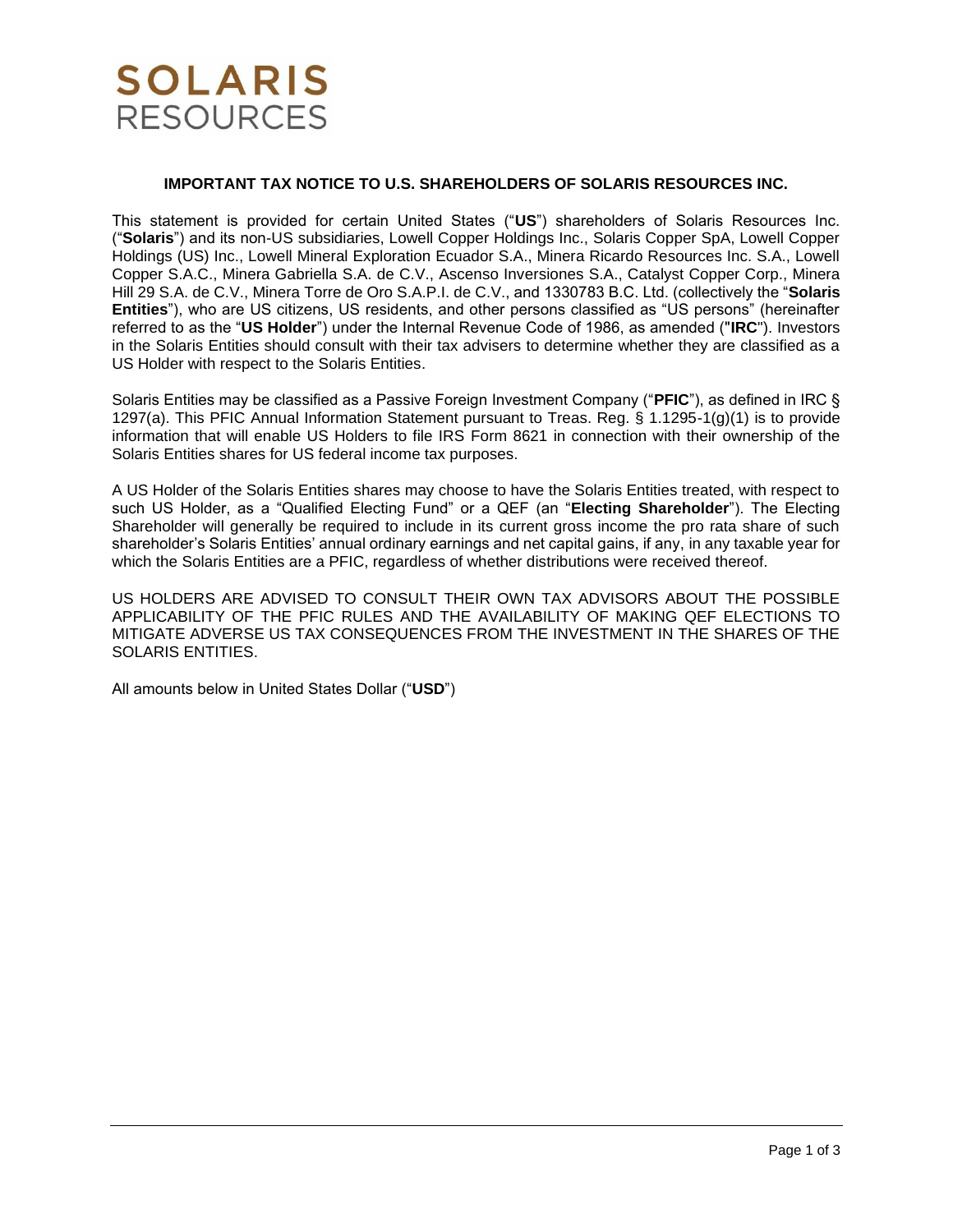# **SOLARIS RESOURCES**

#### **PFIC ANNUAL INFORMATION STATEMENT FOR THE YEAR ENDING DECEMER 31, 2021**

- 1. This Information Statement applies to the taxable year of the Solaris Entities commencing on January 1, 2021 and ending on December 31, 2021.
- 2. The pro rata share amounts of ordinary earnings and net capital gain (as defined in Treas. Reg. § 1.1293-1(a)(2)) of the Solaris Entities for the period specified in paragraph (1) are as follows:

| <b>Company Name</b>                               | <b>Ordinary Earnings (US\$)</b> | <b>Net Capital Gains (US\$)</b> |
|---------------------------------------------------|---------------------------------|---------------------------------|
| Solaris Resources Inc                             | 0.00000                         | 0.00000                         |
| 1330783 B.C. Ltd                                  | 0.00000                         | 0.00000                         |
| Lowell Copper Holdings Inc.                       | 0.00000                         | 0.00000                         |
| Solaris Copper SpA                                | 0.00000                         | 0.00000                         |
| Lowell Copper Holdings (US)<br>Inc.               | 0.00000                         | 0.00000                         |
| <b>Lowell Mineral Exploration</b><br>Ecuador S.A. | 0.00000                         | 0.00000                         |
| Minera Ricardo Resources Inc.<br>S.A.             | 0.00000                         | 0.00000                         |
| Lowell Copper S.A.C.                              | 0.00000                         | 0.00000                         |
| Minera Gabriella S.A. de C.V.                     | 0.00000                         | 0.00000                         |
| Ascenso Inversiones, S.A.                         | 0.00000                         | 0.00000                         |
| Catalyst Copper Corp.                             | 0.00000                         | 0.00000                         |
| Minera Hill 29 S.A. de C.V.                       | 0.00000                         | 0.00000                         |
| Minera Torre de Oro S.A.P.I. de<br>C.V.           | 0.00000                         | 0.00000                         |

- 3. The Solaris Entities made zero per-share distributions for the period specified in paragraph (1).
- 4. Pursuant to Treas. Reg. § 1.1295-1(g)(1)(iv)(A), the Solar Entities will, upon request, permit you to examine the Solaris Entities' books of account, records, and other such documents to calculate Solaris Entities' ordinary earnings and net capital gains in accordance with US federal income tax accounting principles and to calculate your pro rata share of Solaris Entities' ordinary earnings and net capital gains.